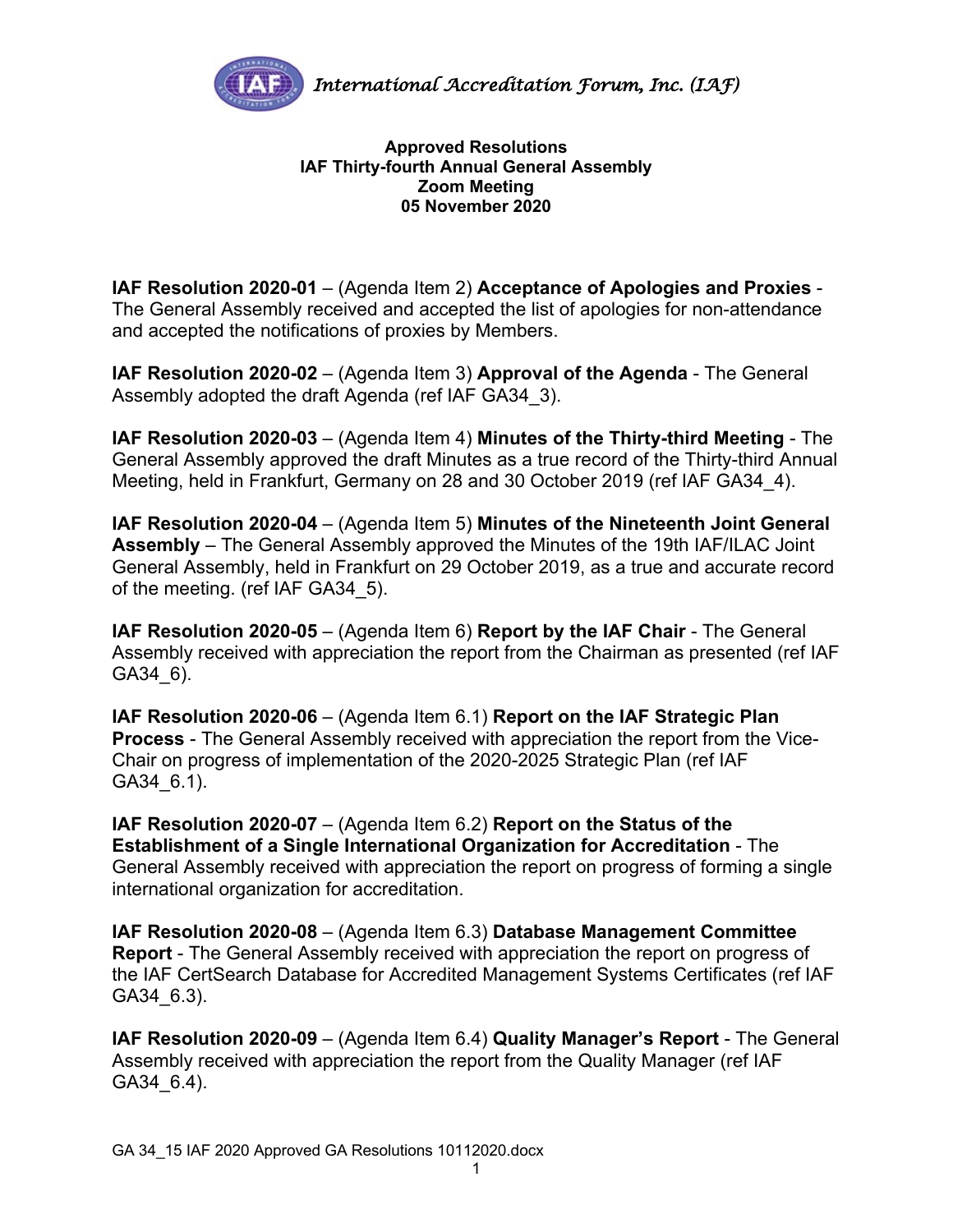

**IAF Resolution 2020-10** – (Agenda Item 7.1) **Treasurer's Report on the Financial Operations of IAF in 2019** - The General Assembly received with appreciation the report on the Financial Affairs of IAF and the Report of the Financial Auditor on the Financial Operations of IAF, December 31, 2019 as presented (ref IAF GA34\_7.1A, GA34\_7.1B).

**IAF Resolution 2020-11** – (Agenda Item 7.2) **Financial Oversight Committee Report** - The General Assembly received with appreciation the report of the Financial Oversight Committee (ref IAF GA34\_7.2), as presented and endorsed the recommendations and agreed that the 2019 financial accounts be accepted.

**IAF Resolution 2020-12** – (Agenda Item 7.3) **IAF Budget for 2021** - The General Assembly approved the IAF Budget for 2021, as submitted by the Treasurer (ref IAF GA34\_7.3A, IAF GA34\_7.3B).

**IAF Resolution 2020-13** – (Agenda Item 8) **Current Membership** - The General Assembly received with appreciation the report by the Secretary on the current IAF membership as of October 2020.

**IAF Resolution 2020-14** – (Agenda Item 8) **MoU Membership** - The General Assembly received the Secretary's report on new IAF MoU members, since the 2019 General Assembly (in order of the date of membership approval):

- Ghana National Accreditation Service (GhaNAS)
- Nigeria National Accreditation System (NiNAS)
- IFS Management GmbH (IFS)
- West African Accreditation System (SOAC)

**IAF Resolution 2020-15** – (Agenda Item 9.1) **COVID-19 FAQ Task Force Report** - The General Assembly received with appreciation the report from the COVID-19 FAQ Task Force (ref IAF GA34\_9.1).

**IAF Resolution 2020-16** – (Agenda Item 9.1) **IAF COVID-19 FAQs** – The General Assembly, acting on the recommendation of the Executive Committee, endorses the IAF COVID-19 Frequently Asked Questions (FAQs) as developed and published by the IAF COVID-19 FAQ Task Force.

The General Assembly further endorses the IAF COVID-19 FAQ Task Force to continue its work on a temporary basis dependent on the evolution of the current COVID-19 pandemic.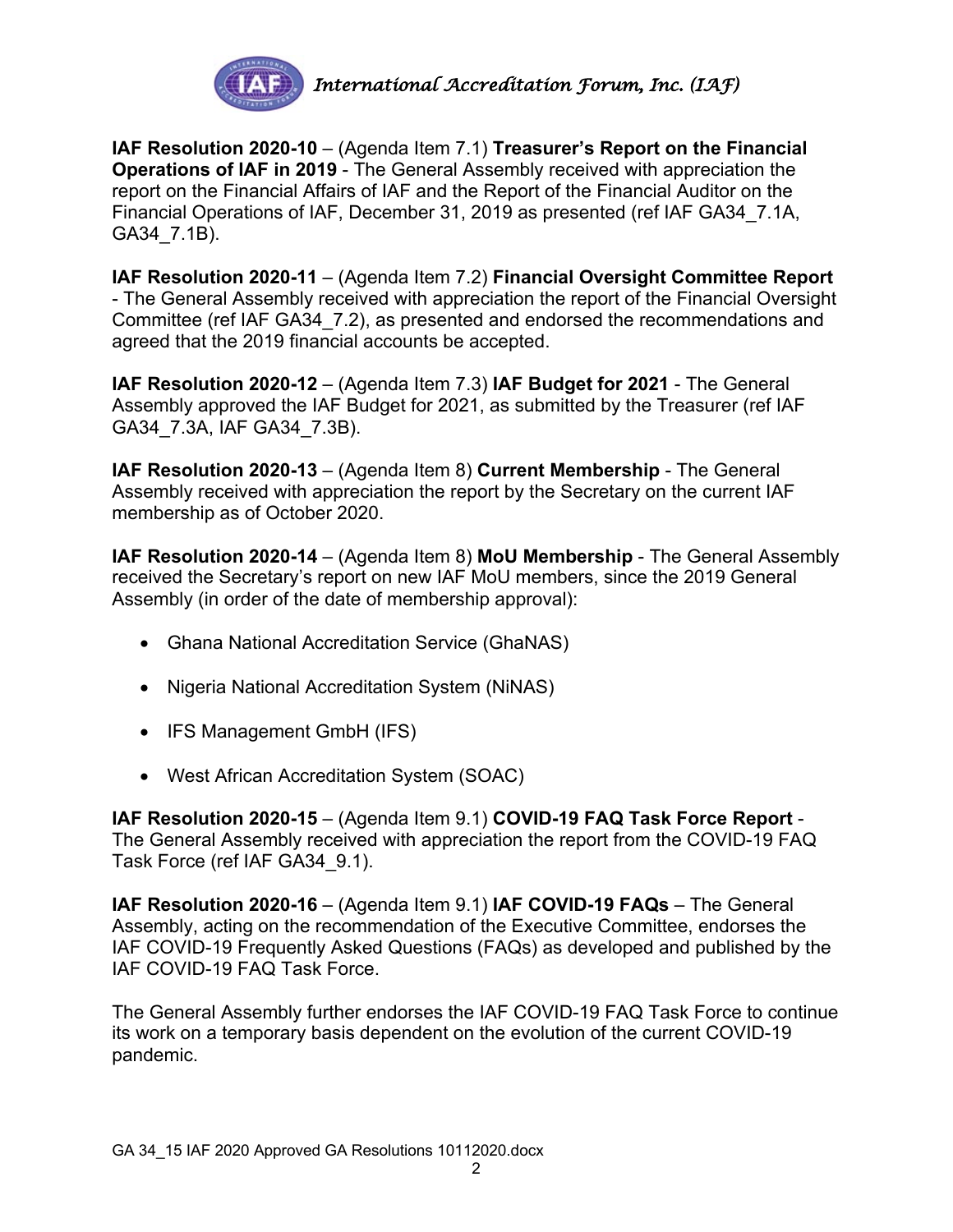

The General Assembly acknowledges and accepts that standards and other normative documents do not cover specific requirements for all situations that can occur. In this case, IAF COVID-19 FAQs have regulated the unanticipated situation of the pandemic.

For this reason, when an accreditation body or a conformity assessment body refers to an IAF COVID-19 FAQ, published by IAF, it is assumed to be operating not in contradiction or excluding any of the requirements included in the relevant international standards and/or other normative documents (see ISO/IEC 17011, § 4.6.2). Such assumption is on a temporary basis dependent on the evolution of the current COVID-19 pandemic. Conformity Assessment Bodies and Accreditation Bodies can implement the dispositions contained in IAF COVID-19 FAQs, but where the situation permits, priority should be given to the ordinary situation.

**IAF Resolution 2020-17** – (Agenda Item 10.1) **Technical Committee** - The General Assembly received with appreciation the report from the Chairman of the Technical Committee (ref IAFGA34\_10.1, IAFGA34\_10.1B).

**IAF Resolution 2020-18** – (Agenda Item 10.1) **Transitional Arrangement for ISO/IEC 27006:2015 AMD 1:2020** - The General Assembly, acting on the recommendation of the Technical Committee, resolved that the Transitional Arrangement associated with *ISO/IEC 27006:2015 AMD 1:2020 - Information technology - Security techniques - Requirements for bodies providing audit and certification of information security management systems – Amendment 1*, will be two years from the last day of the month of publication of the amended standard.

Within this transition timeline:

- ABs shall be ready to carry out transition assessments for ISO/IEC 27006:2015 AMD 1:2020, within eight months from the last day of the month of publication of the amended standard.
- CBs shall have completed the transition to ISO/IEC 27006:2015 AMD1:2020, through office assessment, within 24 months from the last day of the month of publication of the amended standard.

Note 1: ISO/IEC 27006:2015 AMD 1:2020, was published on the 27 March 2020. Note 2: The transition is not a routine transition from one version of a standard to another. The transition only relates to the specific changes detailed in Amendment 1:2020.

**IAF Resolution 2020-19** – (Agenda Item 10.2) **MLA Committee** - The General Assembly received with appreciation the report from the Chairman of the MLA Committee (ref IAF GA34\_10.2).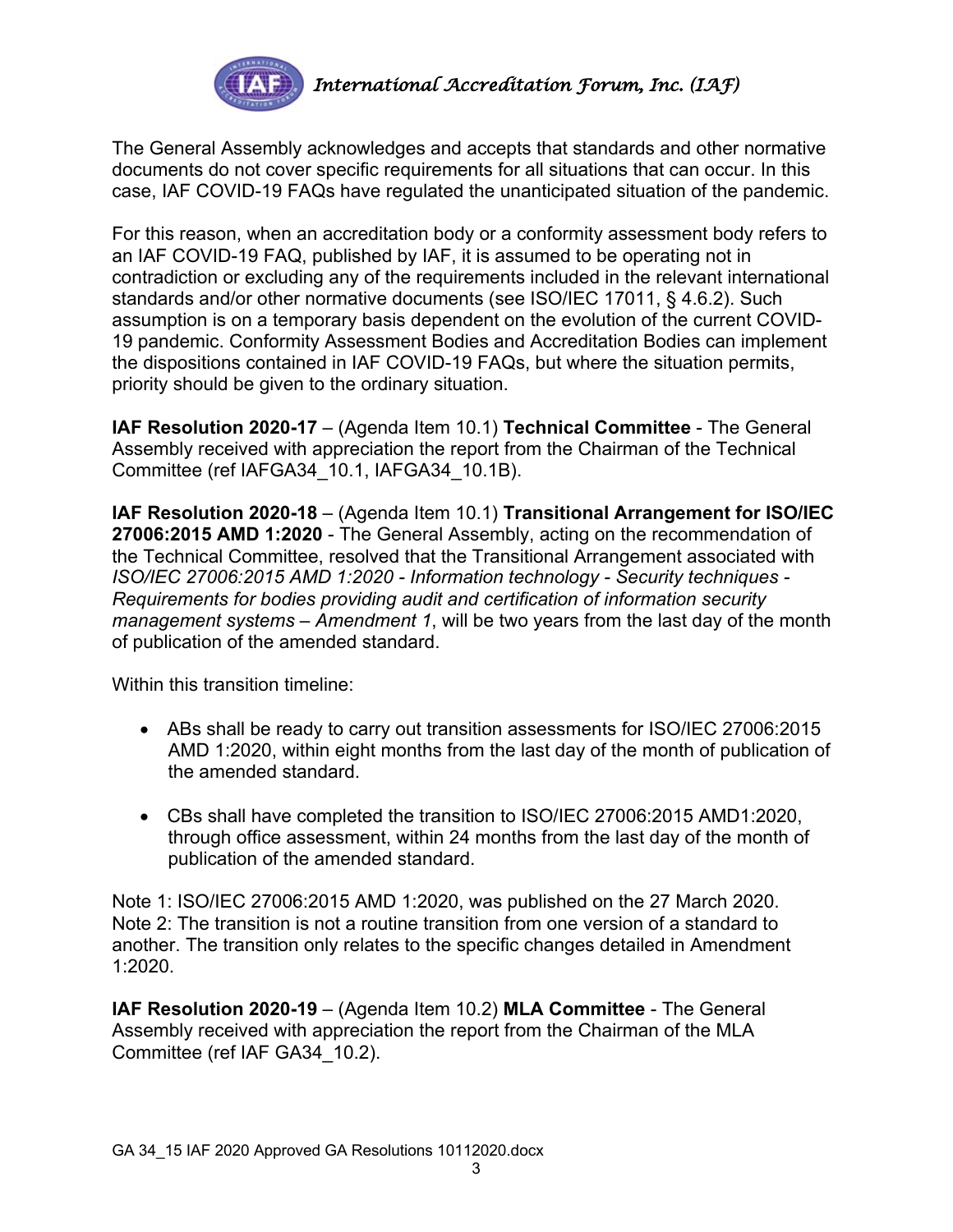

**IAF Resolution 2020-20** – (Agenda Item 10.2) **Regional Accreditation Group IAF MLA Scope Extensions** – The General Assembly noted the MLA scope extensions, since the 2019 General Assembly, of the following IAF Regional Accreditation Group members:

- **AFRAC** *Sub-Scopes: Level 4: ISO 50003, ISO/IEC TS 17021-10; Sub-Scopes: Level 5: ISO 50001, ISO 45001*
- **EA** *Sub-Scope: Level 4: ISO/IEC TS 17021-10; Sub-Scope: Level 5: ISO 45001*

**APAC** – *Sub-Scope: Level 4: ISO/IEC TS 17021-10; Sub-Scopes: Level 5: FAMI-QS Certification Scheme, IPC-PL-11-006, ISO 45001*

• **IAAC** – *Sub-Scopes: Level 4: ISO 50003, ISO/IEC TS 17021-10; Sub-Scopes: Level 5: ISO 50001, ISO 45001*

**IAF Resolution 2020-21** – (Agenda Item 10.2) **New AB IAF MLA Signatories** – The General Assembly noted the admissions to the IAF MLA, since the 2019 General Assembly, of the following IAF Accreditation Body Members:

• **SADCAS** Southern Africa (AFRAC) - *Main Scope: Management Systems Certification – ISO/IEC 17021-1; Sub-Scope: Level 4: ISO/IEC 17021-3; Sub-Scope: Level 5: ISO 9001*

**IAF Resolution 2020-22** – (Agenda Item 10.2) **AB IAF MLA Scope Extensions** – The General Assembly noted the MLA scope extensions, since the 2019 General Assembly, of the following IAF Accreditation Body Members:

- **EGAC** Egypt, **SANAS** South Africa (AFRAC); **TURKAK** Turkey (EA); **ONAC** Colombia (IAAC) - *Sub-Scope: Level 4: ISO 50003, Sub-Scope: Level 5: ISO 50001*
- **AA** Austria, **ACCREDIA** Italy, **ATS** Serbia, **BSCA** Belarus, **CAI** Czech Republic, **DAkkS** Germany, **DANAK** Denmark, **DPA** Albania, **EA-BAS** Bulgaria, **ENAC** Spain, **ESYD** Greece, **FINAS** Finland, **IARNM** Republic of North Macedonia, **INAB** Ireland, **IPAC** Portugal, **LA** Lithuania, **NA** Norway, **NAAU** Ukraine, **NAH** Hungary, **PCA** Poland, **RENAR** Romania, **RvA** Netherlands, **SA** Slovenia, **SNAS**  Slovakia, **SWEDAC** Sweden, **TUNAC** Tunisia, **TURKAK** Turkey, **UKAS** United Kingdom (EA); **ANAB** United States of America, **DSM** Malaysia, **EMA** Mexico, **HKAS** Hong Kong, China, **JAS-ANZ** Australia & New Zealand, **IAS** United States of America, **KAB** Korea, **NABCB** India, **NACI** Iran, **SAC** Singapore, **SCC** Canada, **TAF** Chinese Taipei (APAC), **EGAC** Egypt, **SADCAS** Southern Africa, **SANAS** South Africa (AFRAC); **ONAC** Colombia, **OUA** Uruguay (IAAC) - *Sub-Scope: Level 4: ISO/IEC TS 17021-10; Sub-Scope: Level 5: ISO 45001*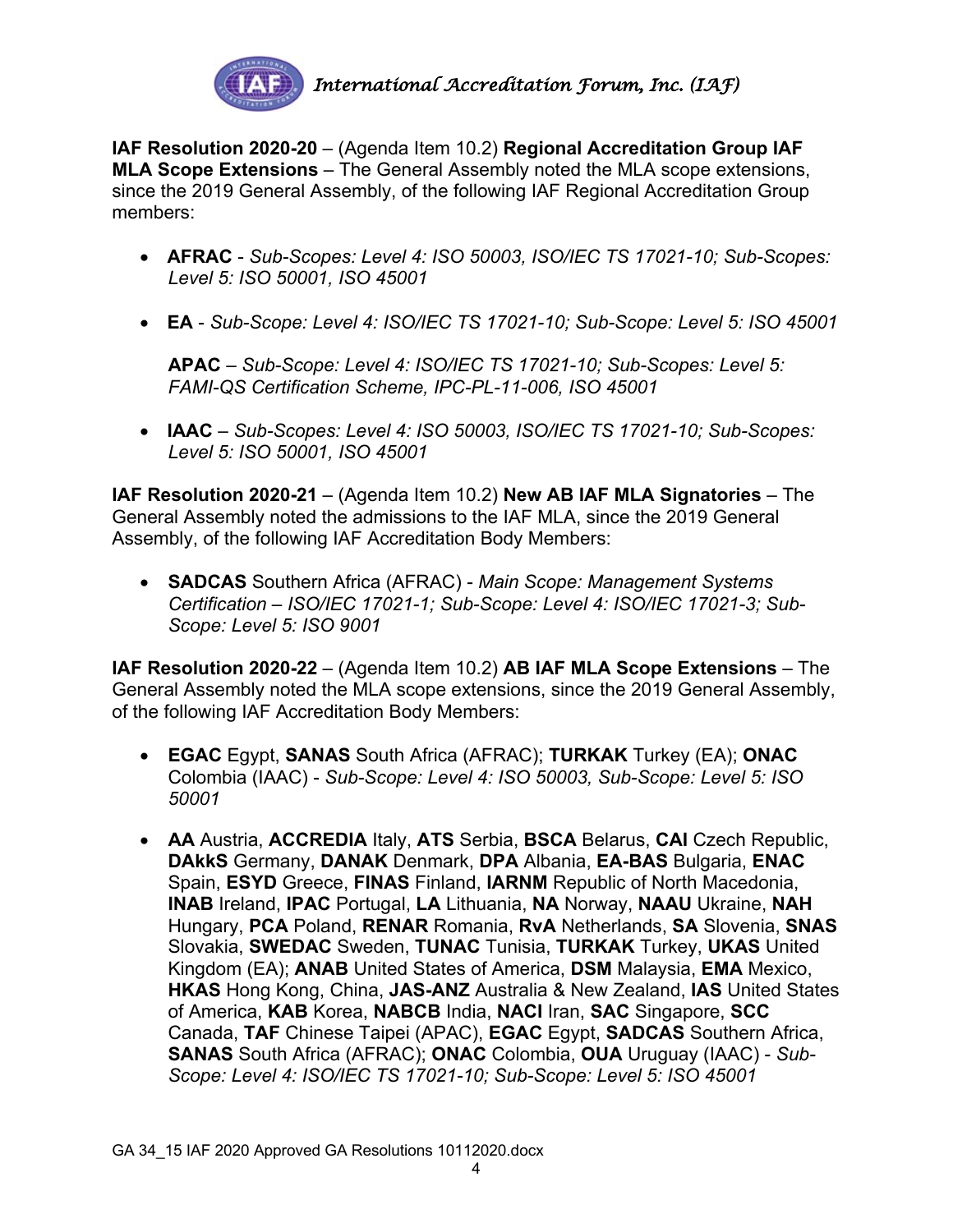

- **JAS-ANZ** Australia & New Zealand, **NABCB** India (APAC) *Sub-Scope: Level 5: ISO 13485*
- **COFRAC** France (EA), **JAS-ANZ** Australia & New Zealand (APAC) *Sub-Scope: Level 5: FAMI-QS Certification Scheme*
- **ECA** Costa Rica (IAAC), **MAURITAS** Mauritius, **SANAS** South Africa (AFRAC) *Sub-Scope: Level 4: ISO/TS 22003; Sub-Scope: Level 5: ISO 22000*
- **IAS** United States of America (APAC) *Sub-Scope: Level 5: IPC-PL-11-006*
- **SADCAS** Southern Africa (AFRAC) *Sub-Scope: Level 4: ISO/IEC 17021-2, Sub-Scope: Level 5: ISO 14001*
- **EIAC** United Arab Emirates (APAC) *Main Scope: Certification of Persons – ISO/IEC 17024*
- **TUNAC** Tunisia (EA) *Sub-Scope: Level 4: ISO/IEC 27006, Sub-Scope: Level 5: ISO/IEC 27001*
- **CNAS** China (APAC) *Main Scope: Validation and Verification – ISO 14065*

**IAF Resolution 2020-23** – (Agenda Item 10.3) **Development Support Committee (DSC)** - The General Assembly received with appreciation the report of the Development Support Committee (ref IAF GA34\_10.3).

**IAF Resolution 2020-24** – (Agenda Item 10.4) **Communications and Marketing Committee (CMC)** - The General Assembly received with appreciation the report of the Communications and Marketing Committee (ref IAF GA34\_10.4).

**IAF Resolution 2020-25** – (Agenda Item 10.5) **User Advisory Committee (UAC)** - The General Assembly received with appreciation the report of the User Advisory Committee (ref IAF GA34\_10.5).

**IAF Resolution 2020-26** – (Agenda Item 10.6) **Conformity Assessment Body Advisory Committee (CABAC)** - The General Assembly received with appreciation the report from the Conformity Assessment Body Advisory Committee (ref IAF GA34\_10.6).

**IAF Resolution 2020-27** – (Agenda Item 10.7) **Accreditation Body Information Exchange Group (ABIEG)** - The General Assembly received with appreciation the report from the Co-Chairs of the Accreditation Body Information Exchange Group (ref IAF GA34\_10.7).

5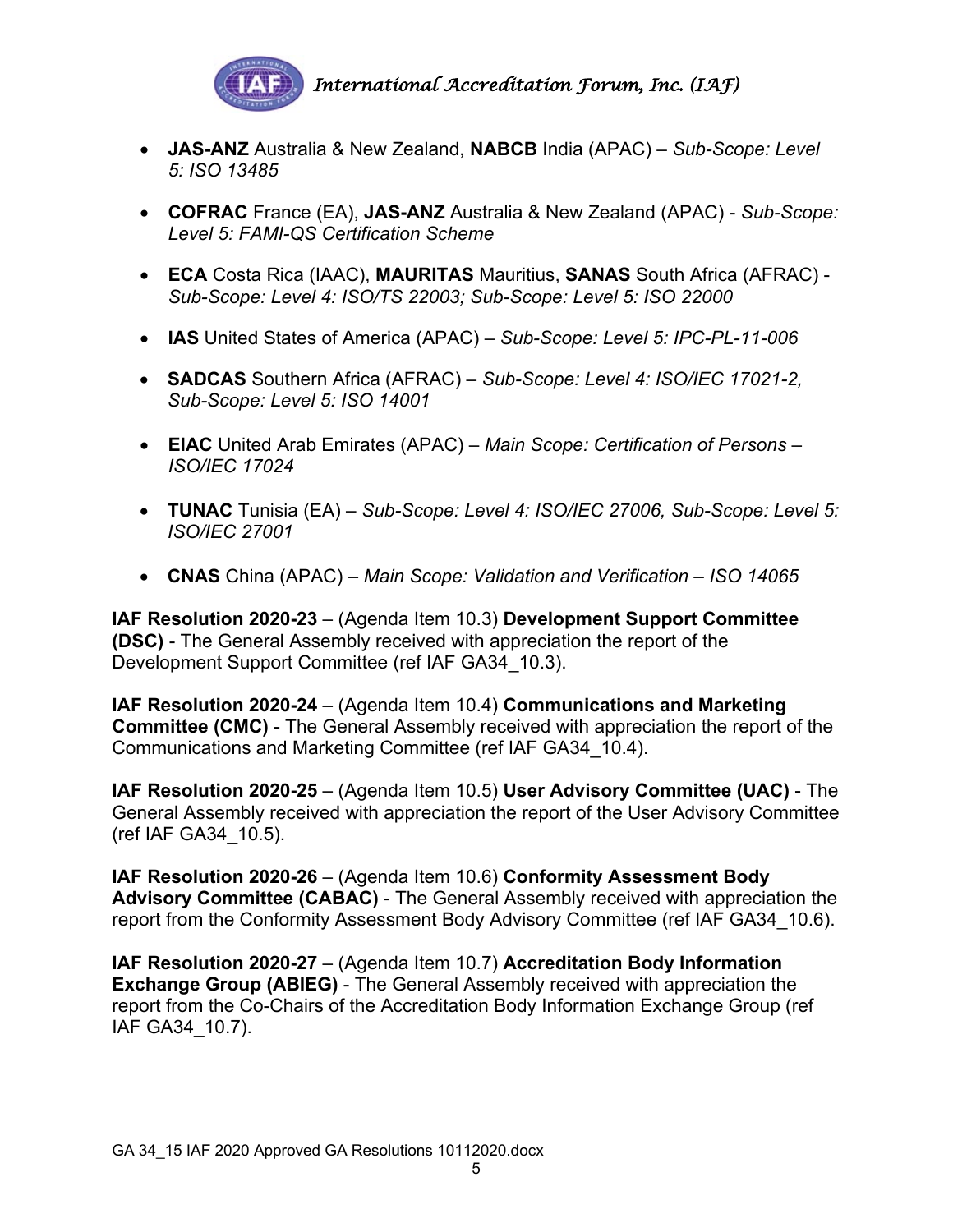

**IAF Resolution 2020-28** – (Agenda Item 10.8) **IAF/ILAC Joint Working Group A-Series** - The General Assembly received with appreciation the report from the IAF/ILAC Joint Working Group A-Series (ref IAF GA34\_10.8).

**IAF Resolution 2020-29** – (Agenda Item 11) **Regional Accreditation Group Reports**  – The General Assembly received with appreciation the reports provided by AFRAC, APAC, ARAC, EA, IAAC and SADCA (ref IAF GA34\_11.1, IAF GA34\_11.2, IAF GA34\_11.3, IAF GA34\_11.4, IAF GA34\_11.5, IAF GA34\_11.6).

**IAF Resolution 2020-30** – (Agenda Item 12) **Election of IAF Directors** - The General Assembly congratulated the following Directors on election to the IAF Board for a threeyear term ending at the 2023 General Assembly (ref IAF GA34\_12).

- Mr. Peter Kronvall (SWEDAC) elected as Director Representing High Income Economy ABs for a second and final three-year term.
- Mr. Marcus Long (IIOC) elected as Director Representing CAB Association Members for a second and final three-year term.

Notes:

- 1. Mr. Xiao Jianhua (CNAS) will complete his second and final term as IAF Chair at the 2021 General Assembly.
- 2. Mr. Emanuele Riva (ACCREDIA) will complete his second and final term as IAF Vice-Chair at the 2021 General Assembly.
- 3. Ms. Sheronda Jeffries (TIA) will complete her second and final term as IAF Director Representing User and Industry Association Members at the 2021 General Assembly.

**IAF Resolution 2020-31** – (Agenda Item 12) **Election of Committee Chairs** - The General Assembly congratulated the following member elected as IAF Committee Chair for a three-year term ending at the 2023 General Assembly (ref IAF GA34\_12):

- Mr. Peter Kronvall (SWEDAC) elected as Accreditation Body Information Exchange Group (ABIEG) Co-Chair for a second and final three-year term.
- Mr. Marcus Long (IIOC) elected as (CABAC) Chair for a second and final threeyear term.

Notes:

1. The Director Representing High Income Economy ABs is automatically a Co-Chair of the ABIEG as per IAF PL5.